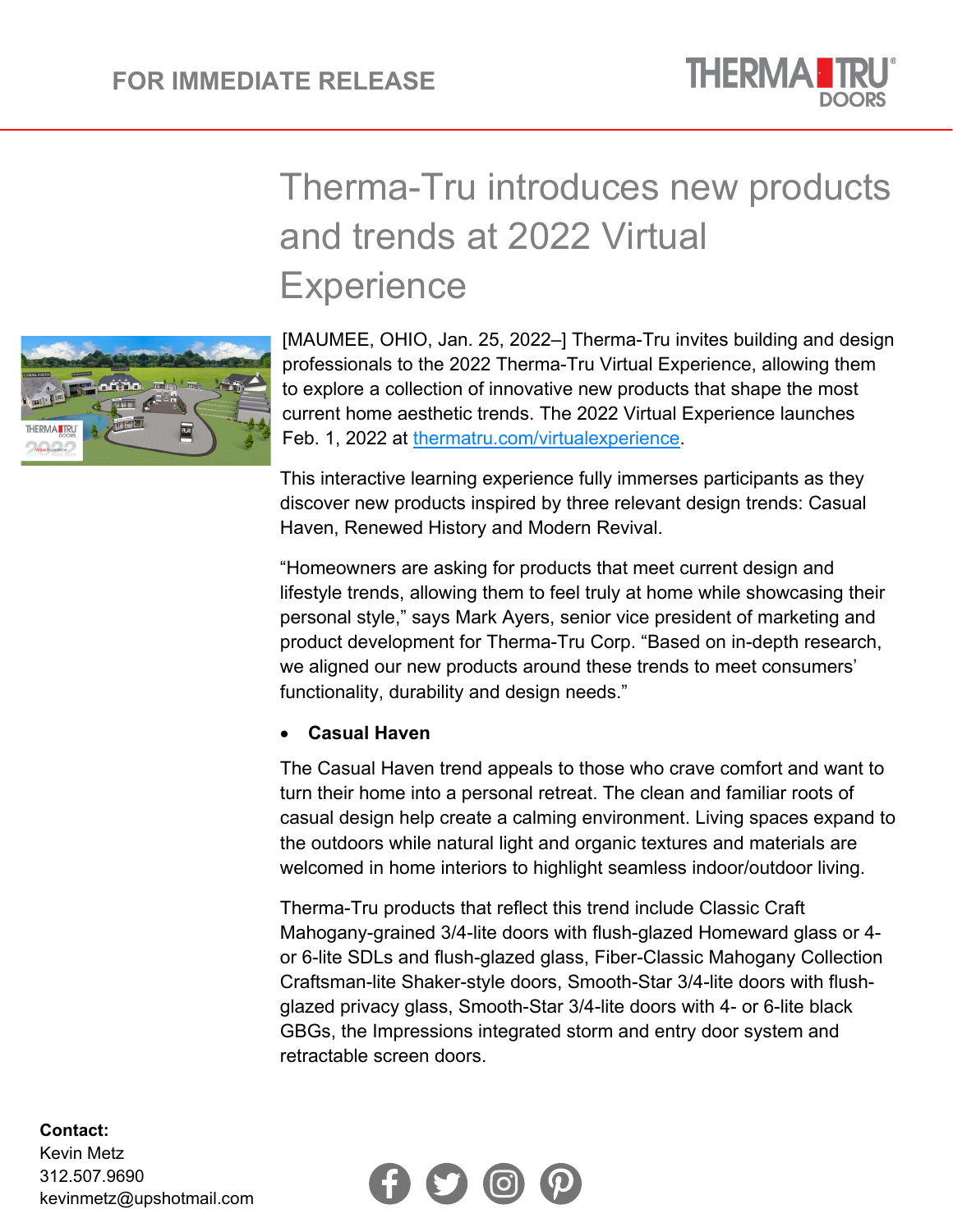

# • **Renewed History**

The Renewed History trend is grounded in heritage while breathing fresh energy into classical architecture. Traditional looks evolve to create a dressed-up yet informal aesthetic around the home. Textured materials add a refined and elevated look.

Therma-Tru products that reflect this trend include Classic Craft Mahogany-grained 3/4-lite doors with flush-glazed Lucerna glass, Classic Craft Mahogany-grained common arch doors, 8'0" Smooth-Star 2-panel square top doors, Smooth-Star doors with black GBGs, the Impressions integrated storm and entry door system and retractable screen doors.

### • **Modern Revival**

The Modern Revival trend brings in a wave of "newstalgia" as fresh looks tie back to retro design cues. Eclectic design blends with warm minimalism and wood accents to take the modern trend from art deco to a carefree bohemian vibe with a warm and textural look.

Therma-Tru products that reflect this trend include Classic Craft Mahogany-grained 3/4-lite doors with flush-glazed Zaha glass, Classic Craft Walnut-grained flush doors, direct set sidelites, full-lite Reeded glass in Classic Craft, Fiber-Classic, Smooth-Star and Pulse doors, the Impressions integrated storm and entry door system and retractable screen doors.

Additional training opportunities include access to the new Keys 2 Success training promotion, where participants have the opportunity to win prizes by viewing videos within the virtual experience, and the Therma-Tru Certified Door System Installer Training Program, as well as education about the tools and support available for trade professionals.

In addition to providing a robust offering of new products, Therma-Tru has also made improvements aimed at better serving their customers, including investing in equipment to help increase fiberglass door slab capacity over the past year by 40 percent, and effectively doubled our storage and shipping capacity.

Participants have 24/7 access to view the 2022 Virtual Experience online at their convenience, using a desktop, laptop or tablet for the best experience. Experts are on hand to answer questions in real time February 1–18, from 8:00 a.m. to 5:00 p.m. EST. For media inquiries,